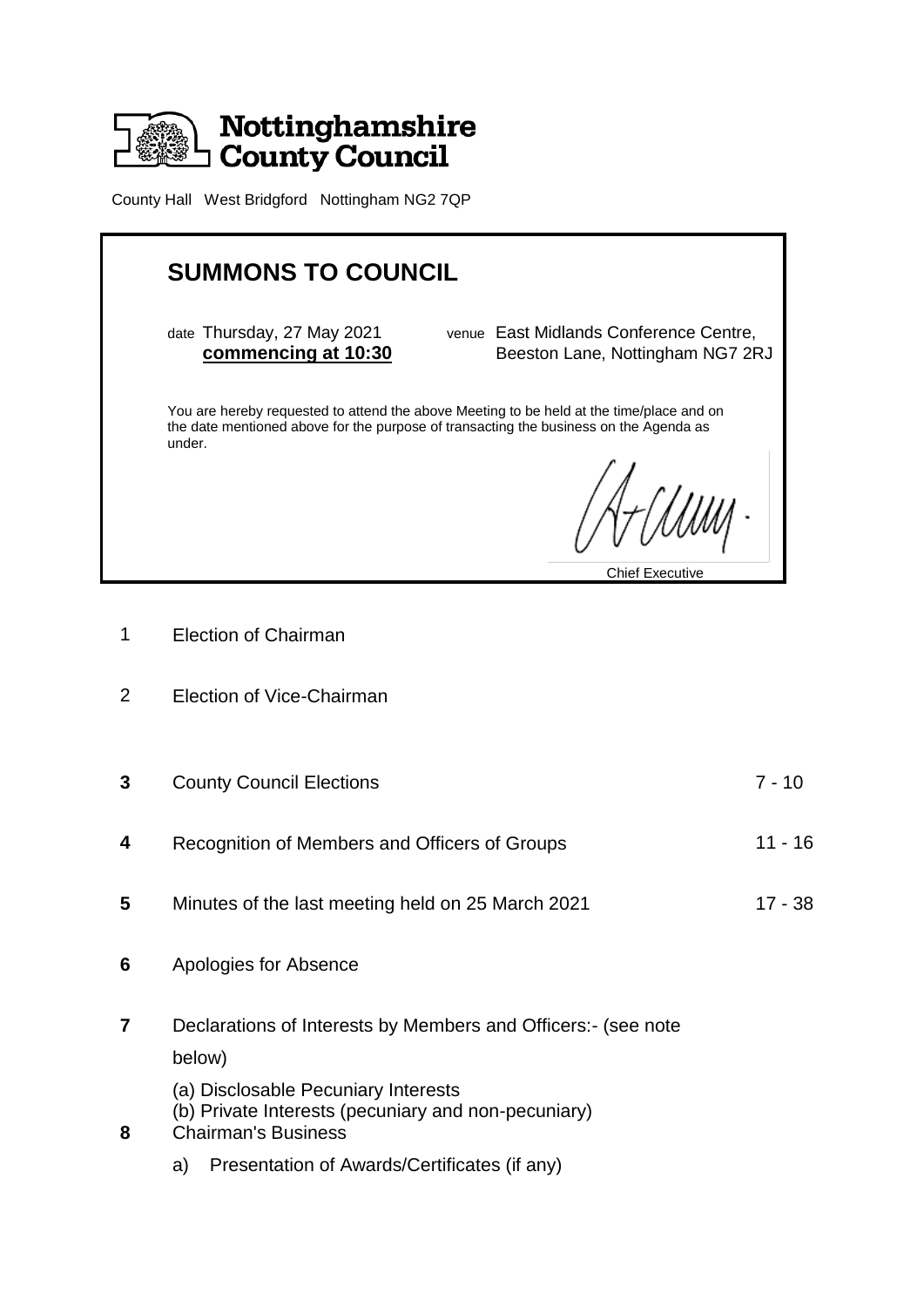- **9** Constituency Issues (see note 4)
- **10** Presentation of Petitions (if any) (see note 5 below)
- **11** Revised Committee System 39 62
- **12** Establishment of Committees 63 72
- **13** Questions

a) Questions to Nottinghamshire and City of Nottingham Fire Authority

b) Questions to Committee Chairmen

**14** NOTICE OF MOTION

## Motion One

This Council welcomes comments made by the new Leader of The Council that the Government have "pulled the plug" on Unitary Authorities.

This Council further notes the fervent opposition from Borough and District Council leaders to creating a 'Super Council' or Unitary Authority that would be bigger than Luxembourg - centrally ran from West Bridgford.

This Council believes in localism and that decisions are best made as close to the communities they impact.

This Council welcomes election leaflets issued by the Conservative Party in the 2021 County Council elections asserting that there are no plans to scrap our Borough and District Councils.

During successive COVID lockdowns - the strength of partnership working between our Borough and District Councils, Nottinghamshire County Council and other key partners was a major and widely recognised success in our multi-agency response to COVID.

This council therefore commits to maintaining our current model of local government and that the Leader of Nottinghamshire County Council will write to the Rt Hon. Robert Jenrick MP - the Secretary of State for Housing, Communities and Local Government making clear that this Council has no intention of becoming a Unitary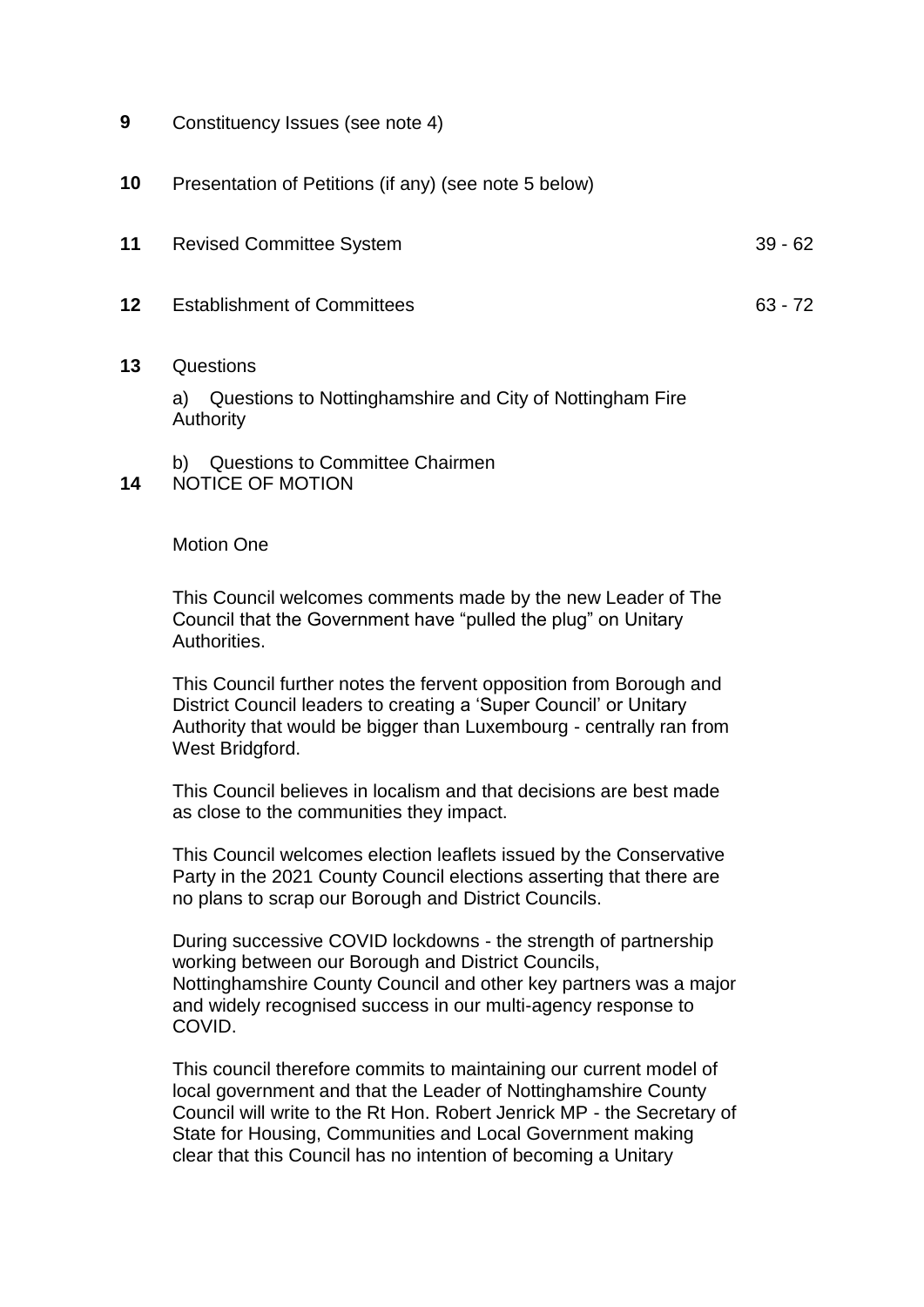Authority as we now concentrate on leading the local recovery from the coronavirus pandemic.

**Councillor Jason Zadrozny Councillor Lee Waters**

Motion Two

Nottinghamshire County Council notes the ambition to end all single use plastic in Nottinghamshire, the UK and globally and the climate change commitments this authority has made.

Globally, we produce 150 tons of plastic each year that is only used once for the likes of water bottles and food containers. This cannot be recycled and is not biodegradable. This is having a devastating for our oceans and marine life.

This council therefore resolves:

To source locally, preferably within Nottinghamshire, when purchasing food, drink and all hospitality to stipulate that such procurement will cease any purchase of non-recycled plastic and to follow this up with 100% recycling of such bottles.

To seek to end the procurement of any plastic in this context and to cease the culture of single use plastic water bottles and food containers.

To promote a County-wide refill campaign in all Council County buildings and encourage businesses to become free water filling stations.

**Councillor Helen-Ann Smith Councillor Daniel Williamson**

Motion Three

In May 2019, a motion calling for Nottinghamshire County Council to set a carbon neutral target and implement an associated governance structure to closely monitor carbon emissions received unanimous support from Members of this Chamber.

In October 2020, the Council agreed to commit to carbon neutrality in all its activities by 2030 or as soon as possible thereafter.

This Council now formally agrees to declare a Climate Emergency, and to delegate the new Transport & Environment Committee to take the lead in considering, agreeing, and overseeing appropriate measures to achieve this authority's commitment to achieve carbon neutrality in all its activities by 2030.

All other committees of the Council will be expected to ensure that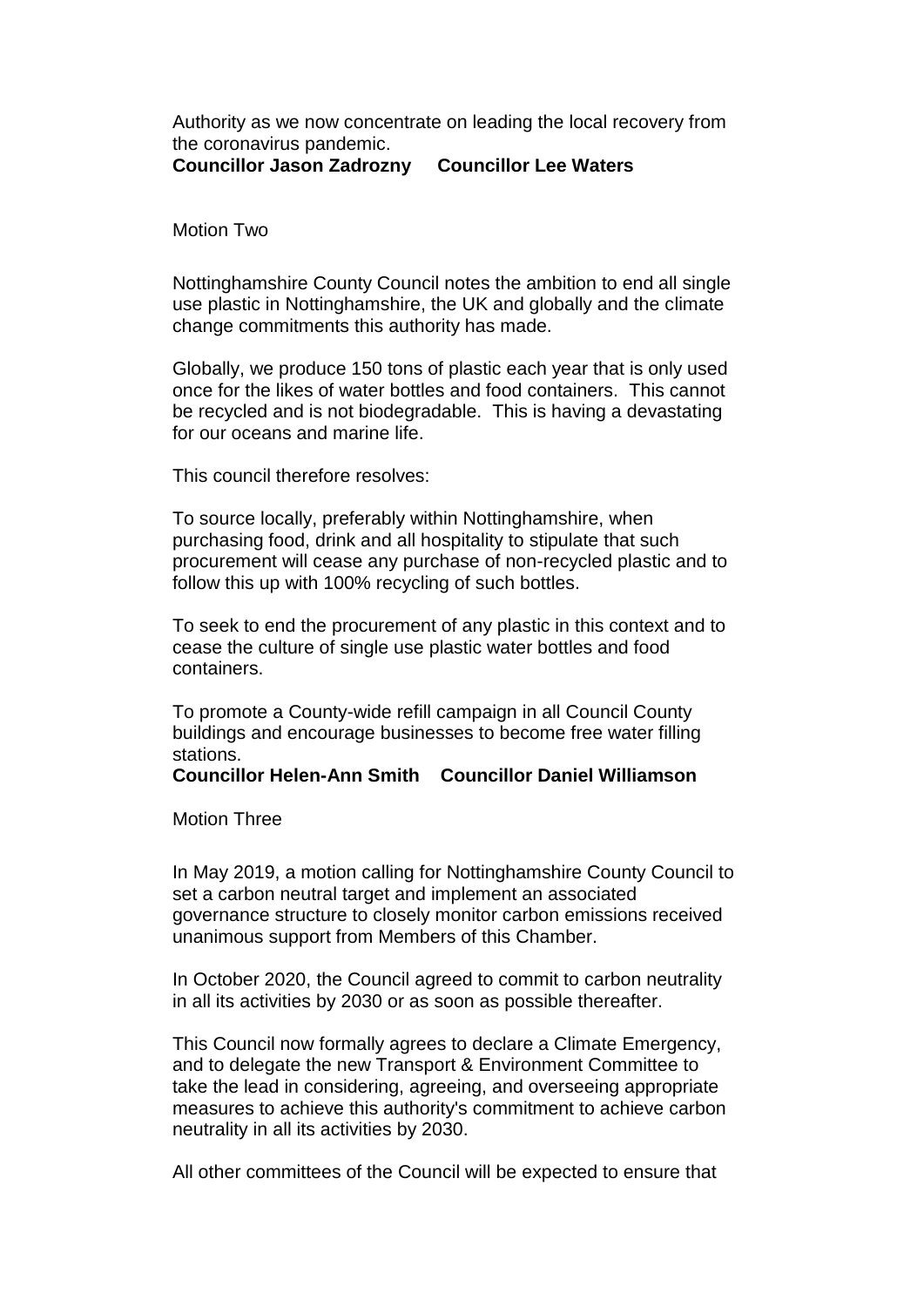the decisions they take within their remit adhere to this principle, and the relevant actions agreed across all of these committees will be reported to Full Council on a regular basis so that every Member has an ongoing overview of the progress being made.

**Councillor Ben Bradley MP Councillor Neil Clarke MBE Councillor Mike Adams**

Motion Four

This Council agrees to establish a cross-party Highways Review Panel, to be led by the Chairman of the Transport & Environment Committee, with a remit to examine the current methods and technologies used to repair and maintain roads across Nottinghamshire.

The Panel will consider whether additional or different approaches can be adopted to deliver maximum value from this Council's significant extra and ongoing investment in highways maintenance.

The Panel will report its recommendations as soon as possible to the Policy Committee for final consideration and decisions. **Councillor Ben Bradley MP Councillor Neil Clarke MBE**

## **NOTES**:-

## **(A) For Councillors**

- (1) Members will be informed of the date and time of their Group meeting for Council by their Group Researcher.
- (2) Lunch will usually be taken at approximately 12.30pm.
- (3) (a) Persons making a declaration of interest should have regard to the Code of Conduct and the Procedure Rules for Meetings of the Full Council. Those declaring must indicate whether their interest is a disclosable pecuniary interest or a private interest and the reasons for the declaration.
	- (b) Any member or officer who declares a disclosable pecuniary interest in an item must withdraw from the meeting during discussion and voting upon it, unless a dispensation has been granted. Members or officers requiring clarification on whether to make a declaration of interest are invited to contact the Monitoring Officer or Democratic Services prior to the meeting.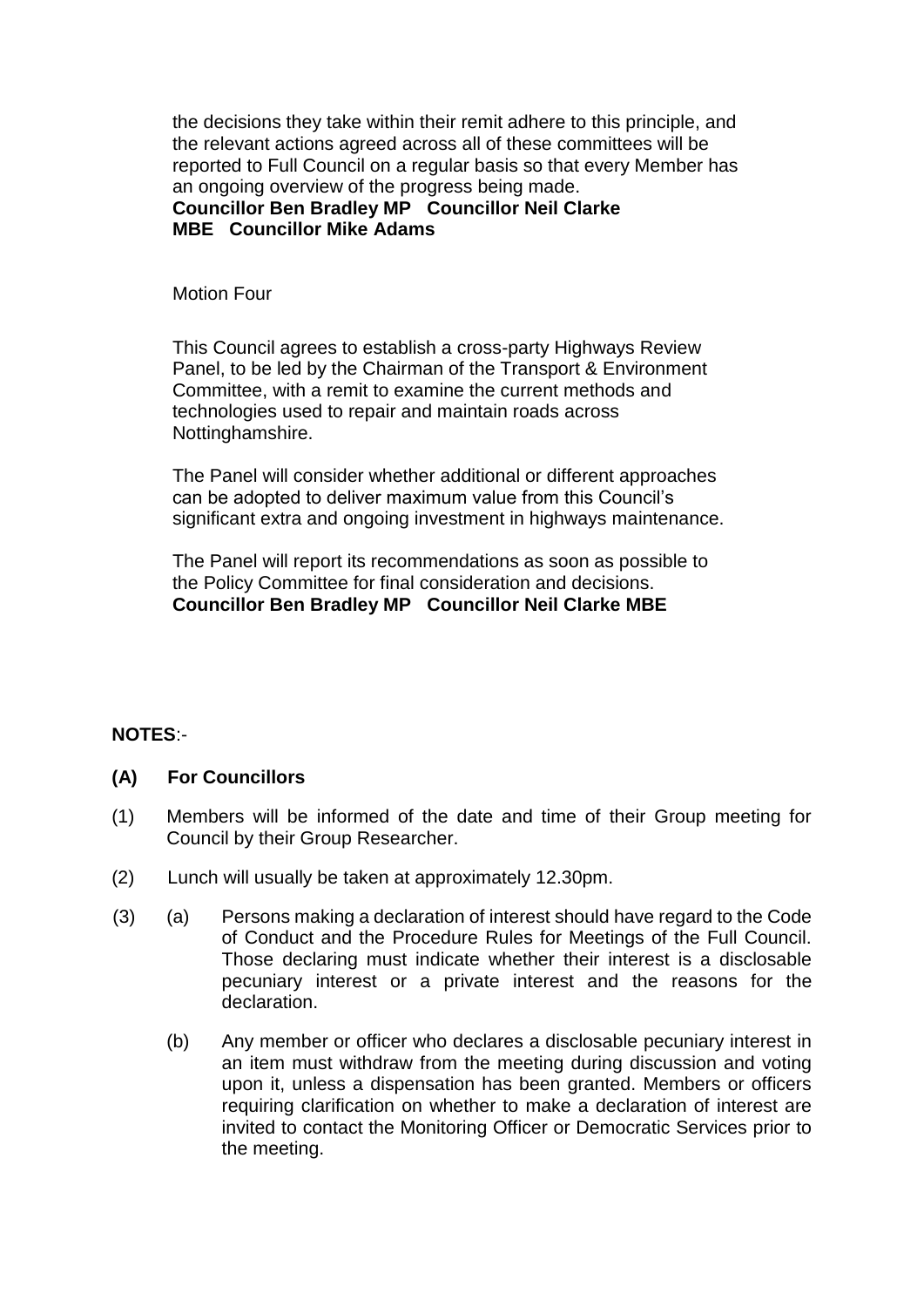- (c) Declarations of interest will be recorded and included in the minutes of this meeting and it is therefore important that clear details are given by members and others in turn, to enable Democratic Services to record accurate information.
- (4) At any Full Council meeting except the budget meeting and an extraordinary meeting Members are given an opportunity to speak for up to three minutes on any issue which specifically relates to their division and is relevant to the services provided by the County Council. These speeches must relate specifically to the area the Member represents and should not be of a general nature. They are constituency speeches and therefore must relate to constituency issues only. This is an opportunity simply to air these issues in a Council meeting. It will not give rise to a debate on the issues or a question or answer session. There is a maximum time limit of 15 minutes for this item.
- (5) At any Full Council meeting except the budget meeting and an extraordinary meeting Members may present a petition to the Chairman of the County Council on any matter affecting the residents of their division, and in relation to which the County Council has powers or duties. The Member presenting the petition can introduce and speak about the petition for up to one minute. Members are reminded that there is a time limit of 15 minutes for the presentation of petitions, after which any petitions not yet presented will be received en bloc by the Chairman.
- (6) In relation to questions to the Nottinghamshire and City of Nottingham Fire Authority and Committee Chairmen; after receiving an answer to their question, the Councillor asking the original question may ask one supplementary question on the same matter. There will be no additional supplementary questions.
- (7) Members are reminded that these papers may be recycled. Appropriate containers are located in the respective secretariats.
- (8) Commonly used points of order
	- 26 Constituency issues must be about issues which specifically relate to the Member's division and is relevant to the services provided by the County Council
	- 51 Only 1 supplementary question per question is allowed from the Councillor who asked the original question and supplementary questions must be on the same matter
	- 61 The Mover or Seconder has spoken for more than 10 minutes when moving the motion
	- 64 The Member has spoken for more than 5 minutes
	- 66 The Member is not speaking to the subject under discussion
	- 67 The Member has already spoken on the motion